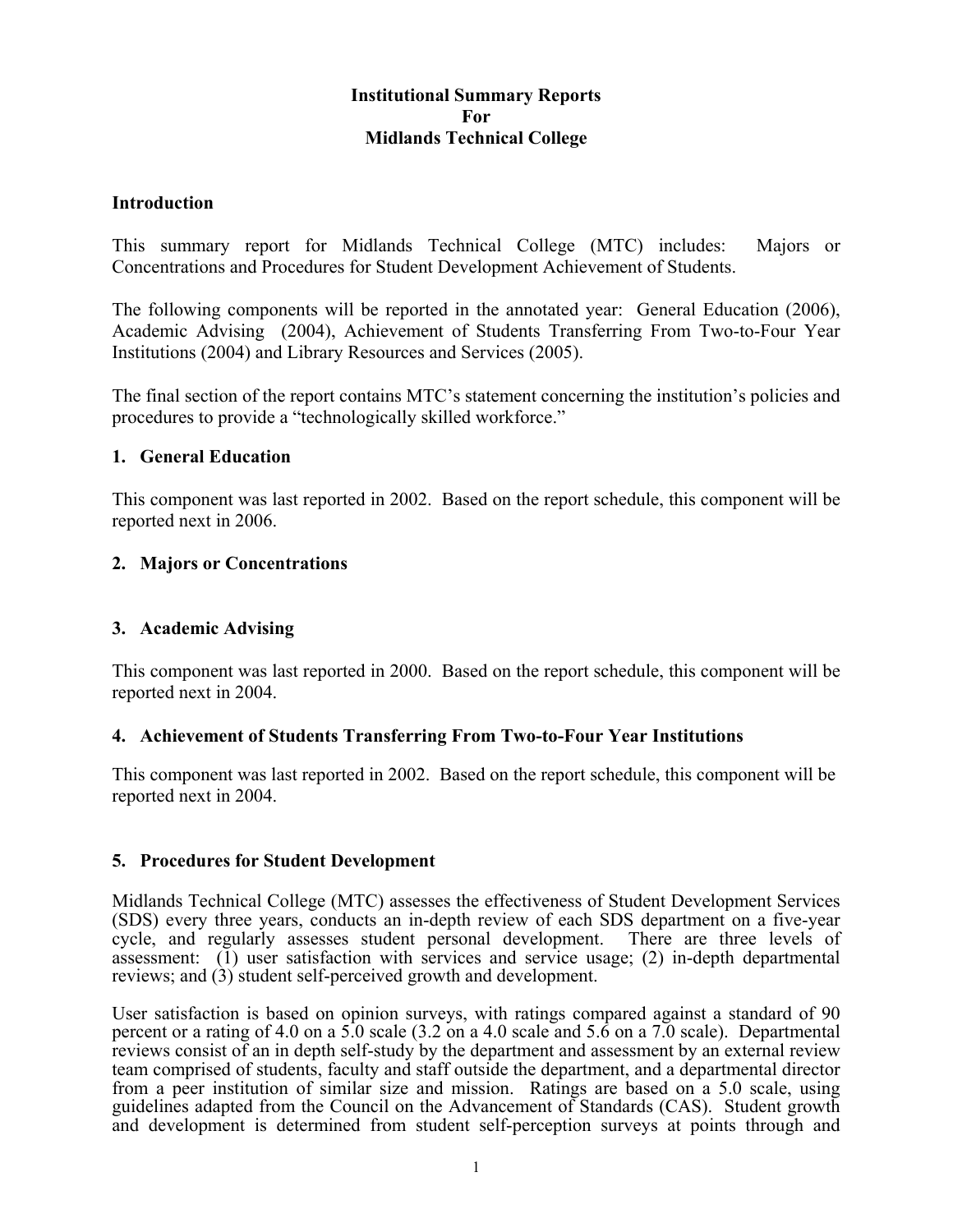beyond the student's college experience. When appropriate, survey information and other data stimulate the use of more in-depth qualitative interviews and focus group assessments. No standard has been set for student personal growth, although survey ratings at or above the national norm for two-year colleges are desired, where applicable.

With few exceptions students and alumni remain satisfied with services, with 2000-2003 ratings similar to those of 1997-2000. During 2000-2003, MTC-constructed student satisfaction surveys were used to guage alumni perceptions and obtain specific departmental feedback. A nationally normed survey, the ACT *Faces of the Future Survey* was used to assess MTC student perceptions, compared to national norms for two-year colleges. The *Faces of the Future Survey* also allowed the college to assess perceptions of non-credit students against national norms for the first time in the college's history. In the 2000 *Faces of the Future Survey* report, both credit and non-credit students yielded ratings above the national average on most personal development and student services items. Credit students rated financial assistance, registration and advising below the national average for two-year colleges. Similar findings were revealed on the 2002 *Faces of the Future Survey*, however, credit students rated a number of personal development items lower than in 2000. Targeted surveys to actual departmental clients revealed high service ratings. For example, external survey evaluations of job training clients conducted by the Employment Security Commission resulted in ratings above the 90 percent standard, and Counseling Services and Advisement Center internal surveys reveal satisfaction ratings above 95%.

Six program reviews of Student Development Services functions were conducted from 2000 to 2003. Reviews of Disability Services, Student Assessment, Center for Adult Learners, Job Placement, Admissions, and Student Records revealed ratings well above the 4.0 standard. The minimum overall rating received by any single department was 4.6, with lowest functional ratings in the areas of adequate staffing, financial resources and facilities. Suggestions on enhancing evaluation data were also recommended to several departments, such as Student Assessment and Student Records, who had not yet regained some data information following the implementation of the Colleague Student Information System. Each department has now undergone two program reviews. Staff is now able to track feedback over time and observe improvements or declines. Most departments yielded slight declines due to concerns regarding facilities, fiscal resources, student/staff ratios or absence of data. The transition of three new departments to Student Development Services during 2000-2003 (Student Academic Credentialing, Recruitment and Community Outreach and Student Financial Services) and the addition of a new grant program (Educational Opportunity Center) has resulted in a revision of the SDS program evaluation schedule for 2003-2006.

Over 90 percent of alumni surveyed in 2001 and 2003 responded that they had achieved their educational goals and felt that Midlands Technical College had contributed to their quality of life. More than 90 percent also responded that they would recommend the college to others. Credit students responding to the *Faces of the Future Survey* in 2000 reported ratings above the national average on items such as the college's contribution to "developing self-confidence," "developing an openness to ideas other than my own," "learning effective leadership skills," and "learning how to work effectively as a member of the team." Non-credit students fell below the national average on several of these items. On the 2002 *Faces of the Future Survey* both credit and non-credit students fell below the national average on these personal development items. Student phone survey and focus group information revealed similar findings and pointed to the need to reinforce these non-cognitive growth areas, as the college plans student learning enhancements.

Findings from the 2000-2003 assessment studies resulted in (1) additional trend data on the college's contribution to student personal development and identification of the need to reinforce student personal development; (2) completion of the second cycle of student development service reviews and commencement of the third review cycle, including a new review schedule to integrate four newly acquired functional areas; (3) evaluation of the Freshman Seminar course,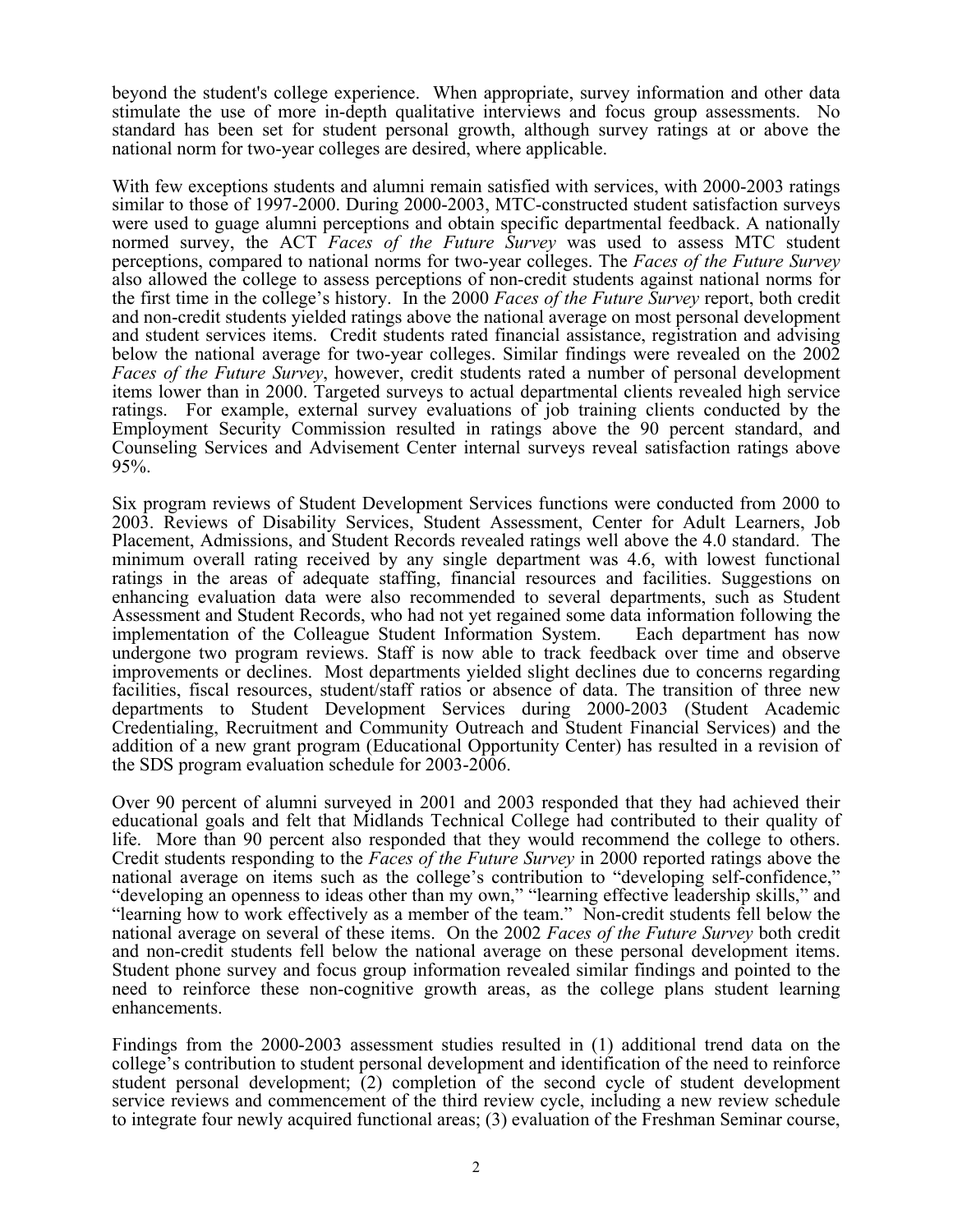COL 105; (4) evaluation of student referral services and targeted interventions for probationary students, resulting in automated course pre-requisite checks, an online program evaluation/degree audit system, mentoring/shadowing programs for targeted groups and recommended course load limitations for students on academic probation; (5) increased publicity on services to students, including web pages for all service areas; (6) implementation of online services and a new student information system; and (7) the assessment of services for distant learners.

Five objectives are identified for the 2003-2006 action plan. (1) Continue trend data on the college's contribution to the personal development of college credit and non-credit students, using both quantitative and qualitative input from student focus groups in the analysis. (2) Complete six additional Student Development Services program reviews, using the revised CAS standards. (3) Improve student satisfaction with enrollment services, such as student financial services, advisement and registration processes. (4) Enhance student online services and electronic communications and increasing student use of online and electronic resources. (5) Conduct quantitative and qualitative assessments to guide the design and implementation of Student Development Services programs and services that improve student satisfaction and student outcomes.

#### **6. Library Resources and Services**

This component was last reported in 2002. Based on the report schedule, this component will be reported next in 2005.